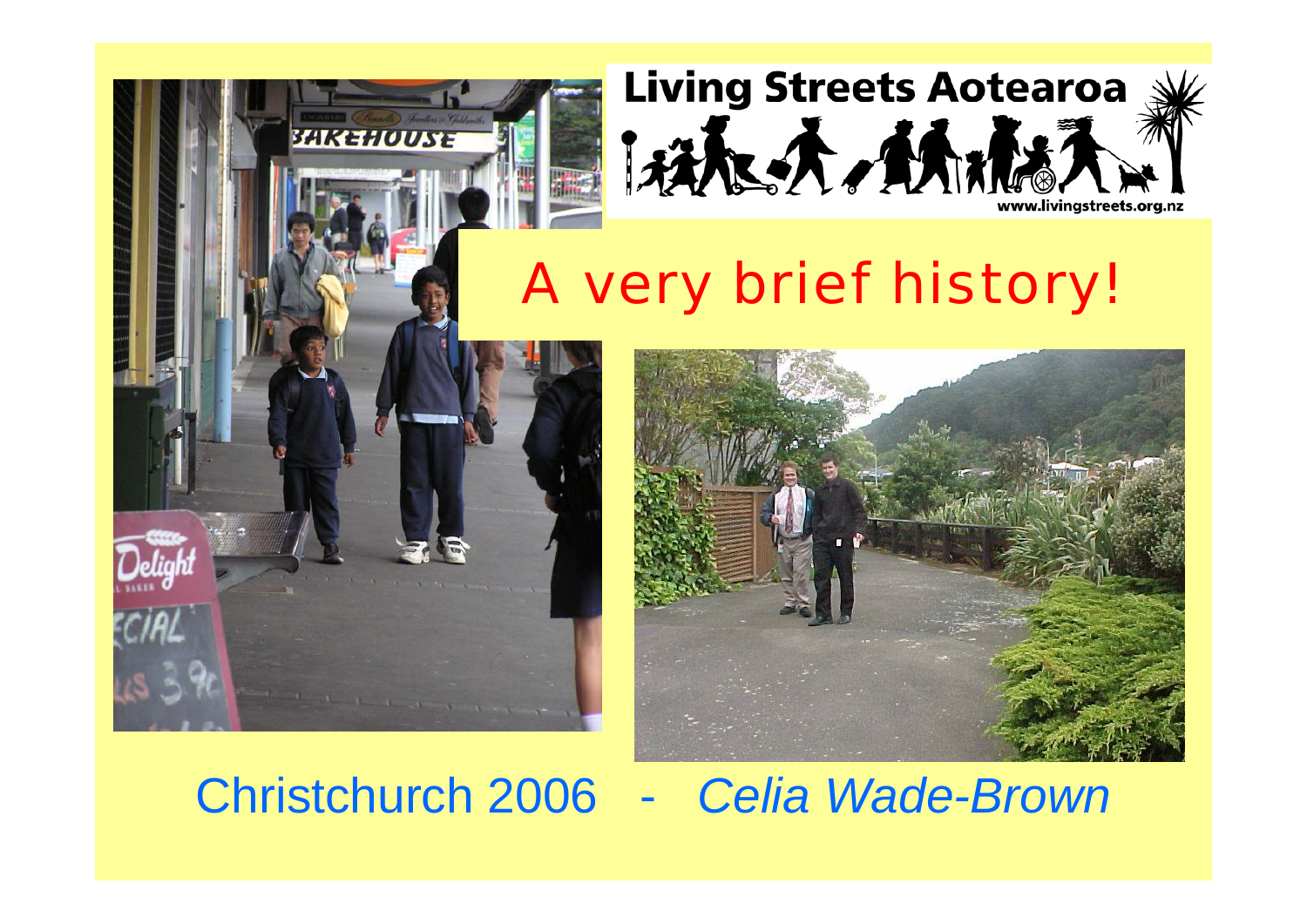# Walking Matters

- $\bullet$ **Physical & Mental Health**
- $\bullet$ Independence
- Safety (traffic & personal)
- Transport costs
- •Public transport symbiosis
- Environment
- Key part of TDM
- Economic success
- Social cohesion
- Recreation





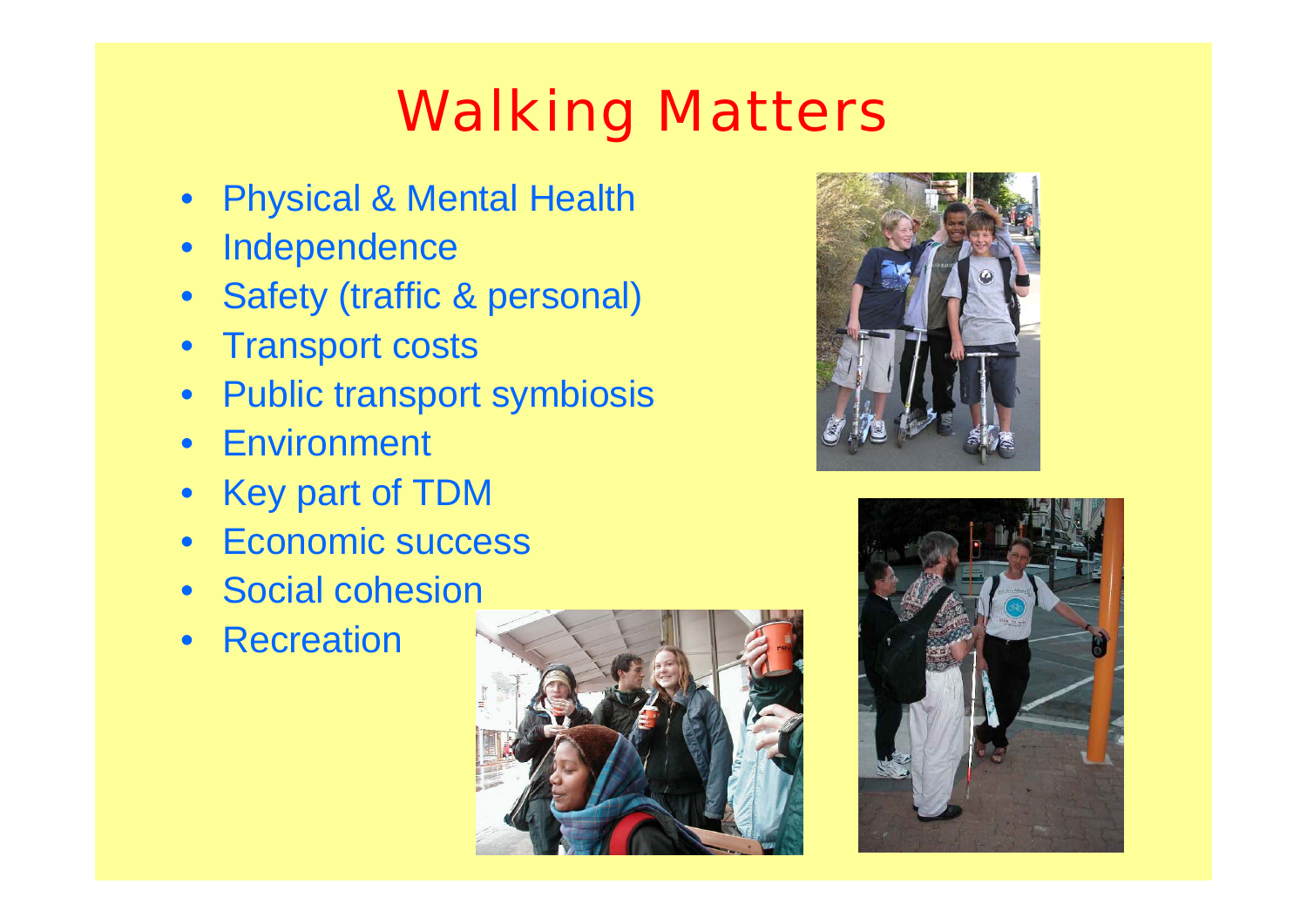# Separate from cycling

- Cyclists <u>know</u> they cycle
- Different "user"profile
	- –few cyclists with impaired vision or mobility
	- few elderly or pre-schoolers on bikes
- Speeds and distances
- Walking <u>on</u> footpaths & crossings
- Technical issues for cycling challenge engineers
- More people walk more often BUT
- Some traffic issues common speed & volume
- $\bullet$ Co-operation with CAN and local cyclists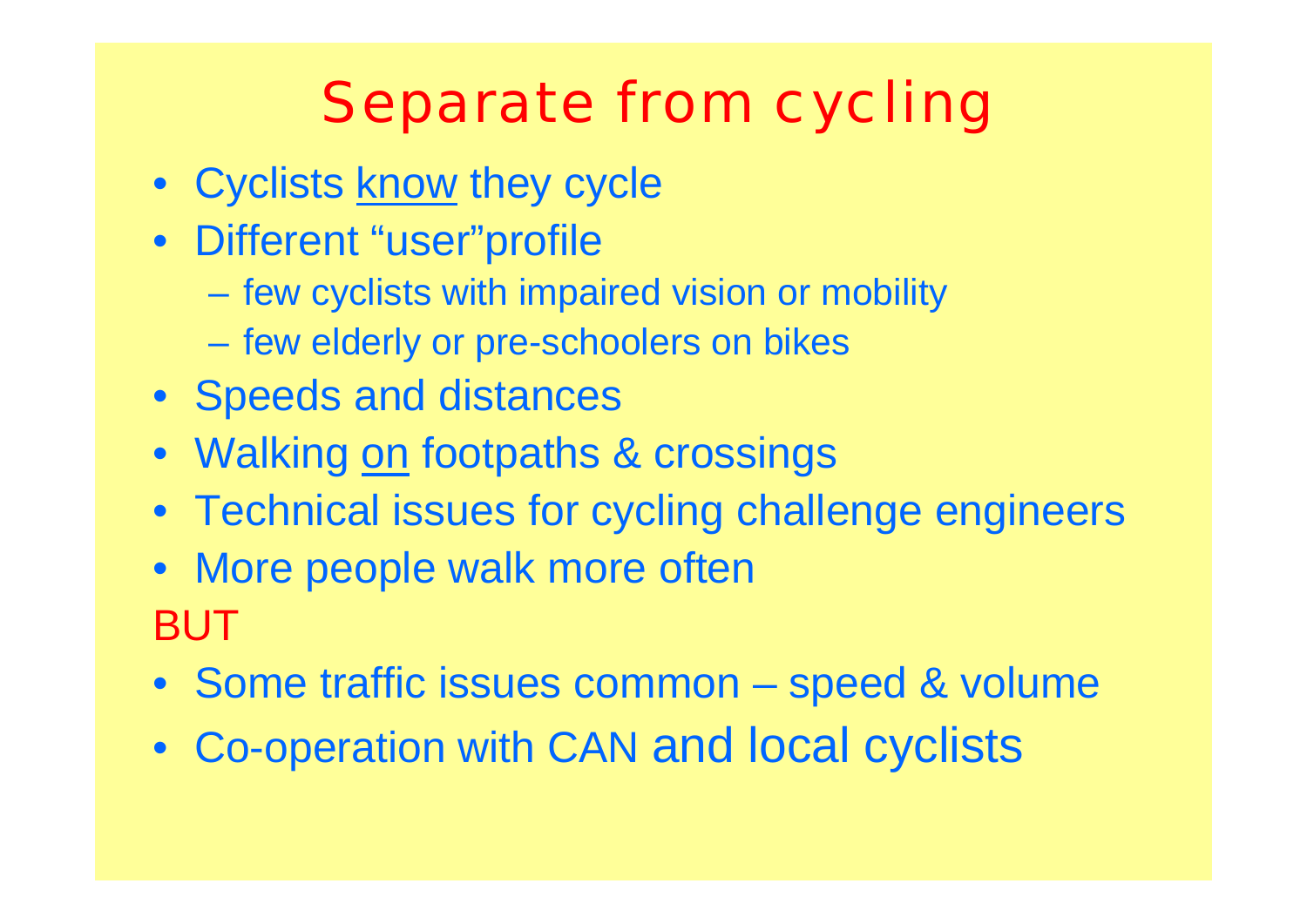## What is Living Streets Aotearoa?

1998 WalkWellington 2002 LSA incorporated 2004 part-time staff 2005 full-time director 80% transport 20% recreation







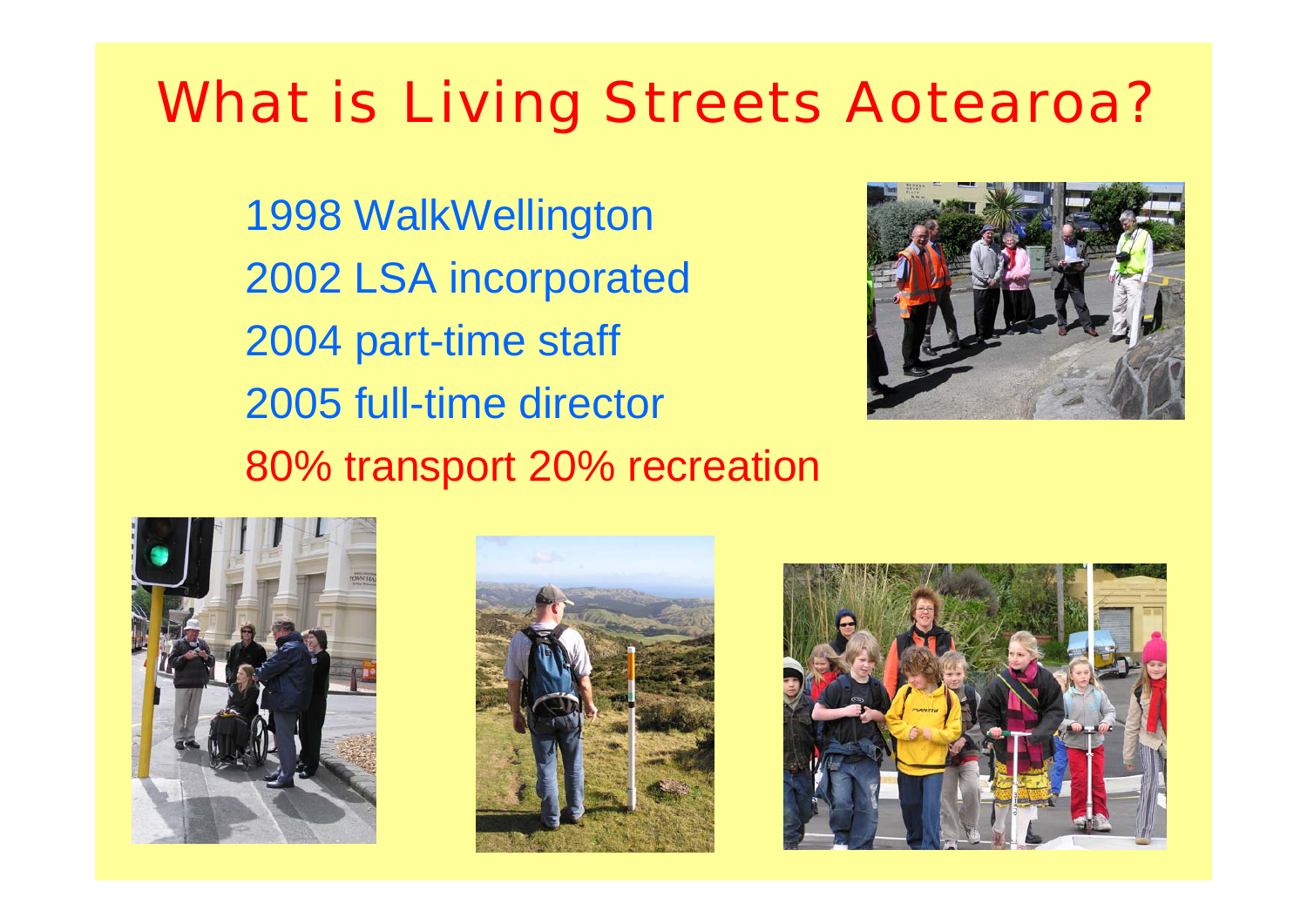## Early Campaigns

- Yellow feet!
- Shortcuts 2 a Degree –map in situ
- Lytellton routes and map
- 5 Lunchtime walks map
- Lunchtime walks
- WalkWellington tours
- 2004 conference

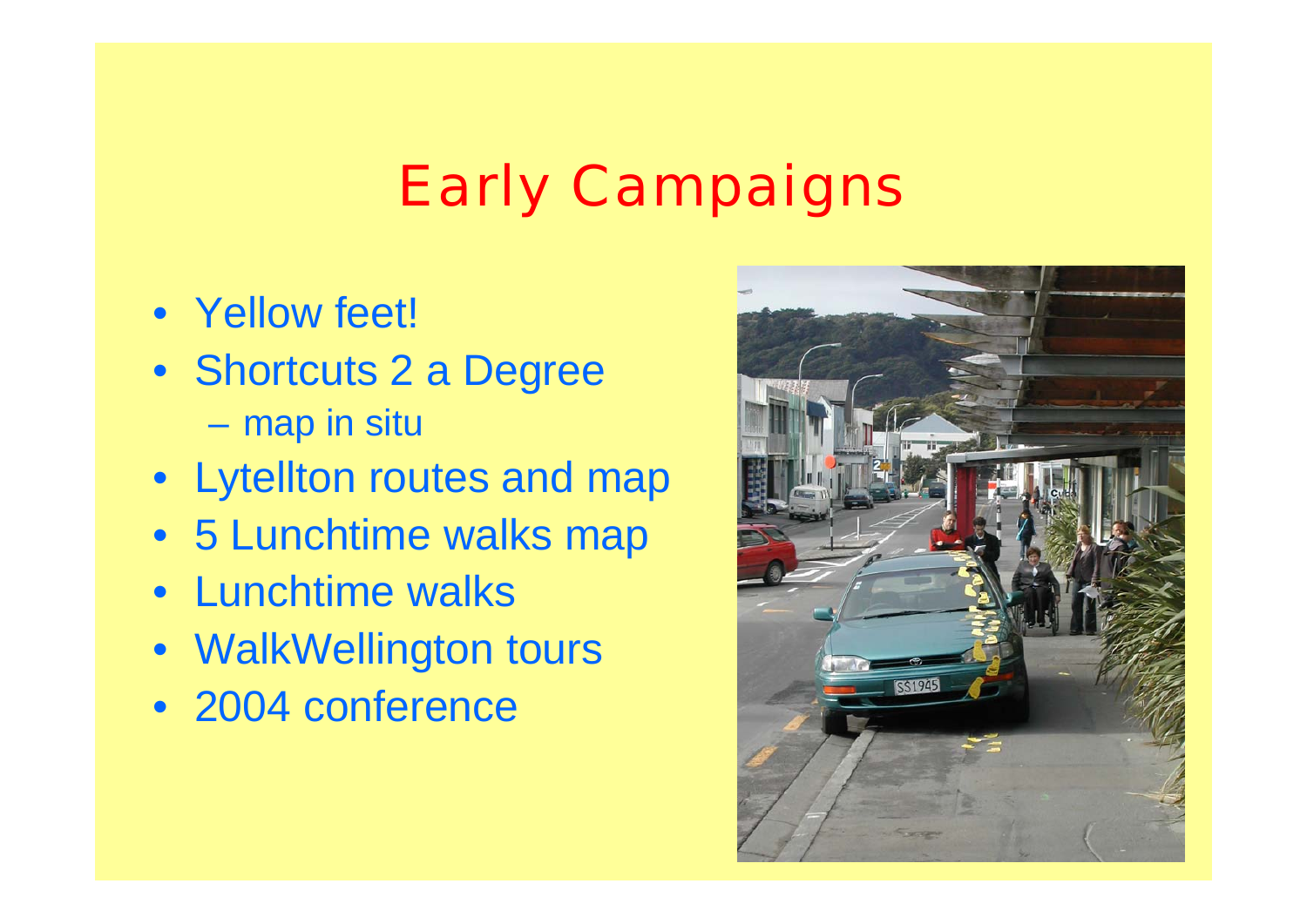# Discussions, information and submissions



- Email list
- Submissions (national & local)
- **Newsletters** 
	- National W&C committee
- HSC W & C steering group
	- **Website** 
		- –NZ links
		- International
		- info for pedestrian maps
		- Articles
		- Who to consult

**Hits per month** - 1500 in 05/04 to > 5000 in 05/06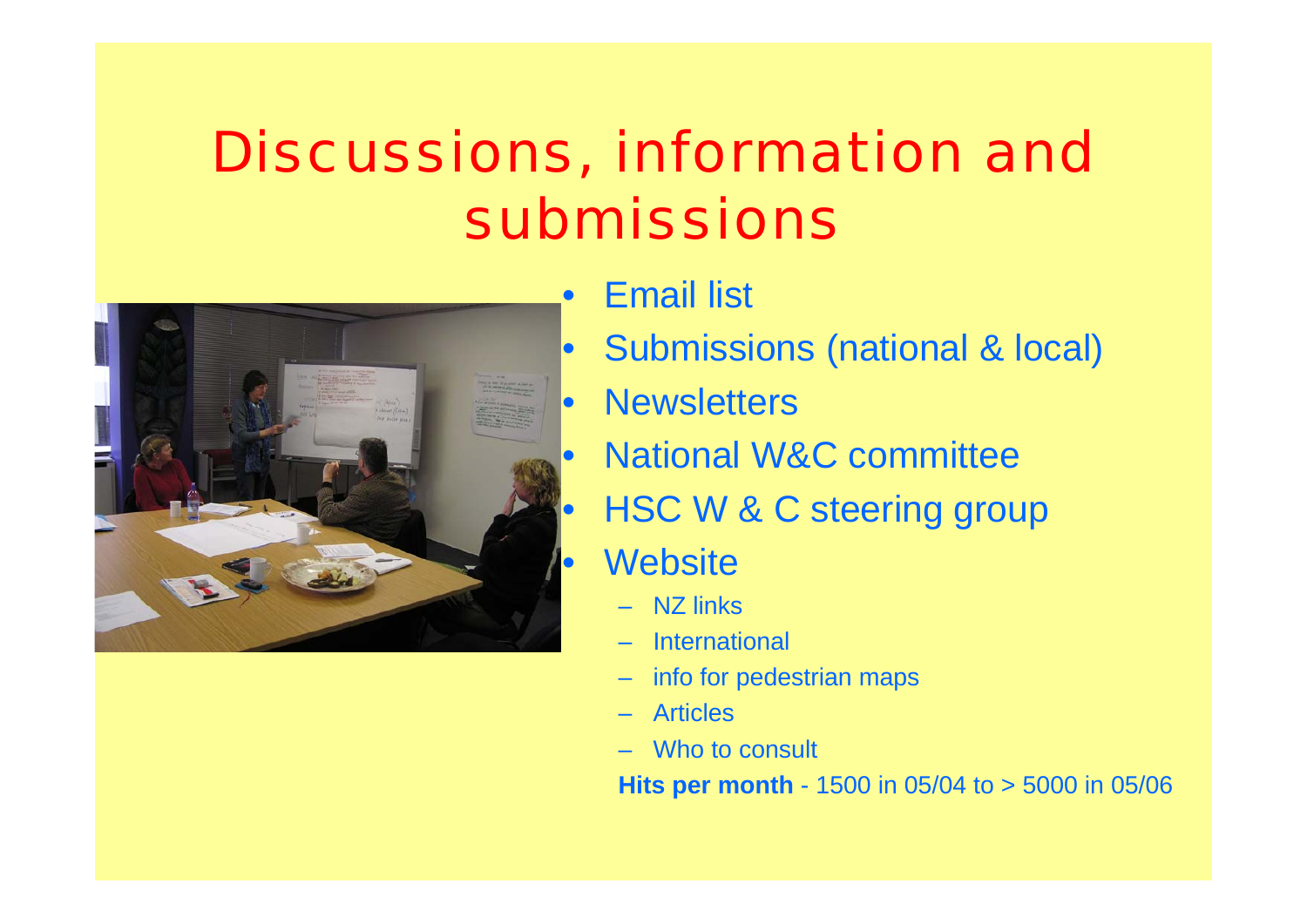#### 2005 – a new paradigm!

- Bikewise under threat
- New Transport Strategy
- Land Transport Mgmt Act
- Minister of Transport
- Walking & Cycling Strategy
- Collaborative bid

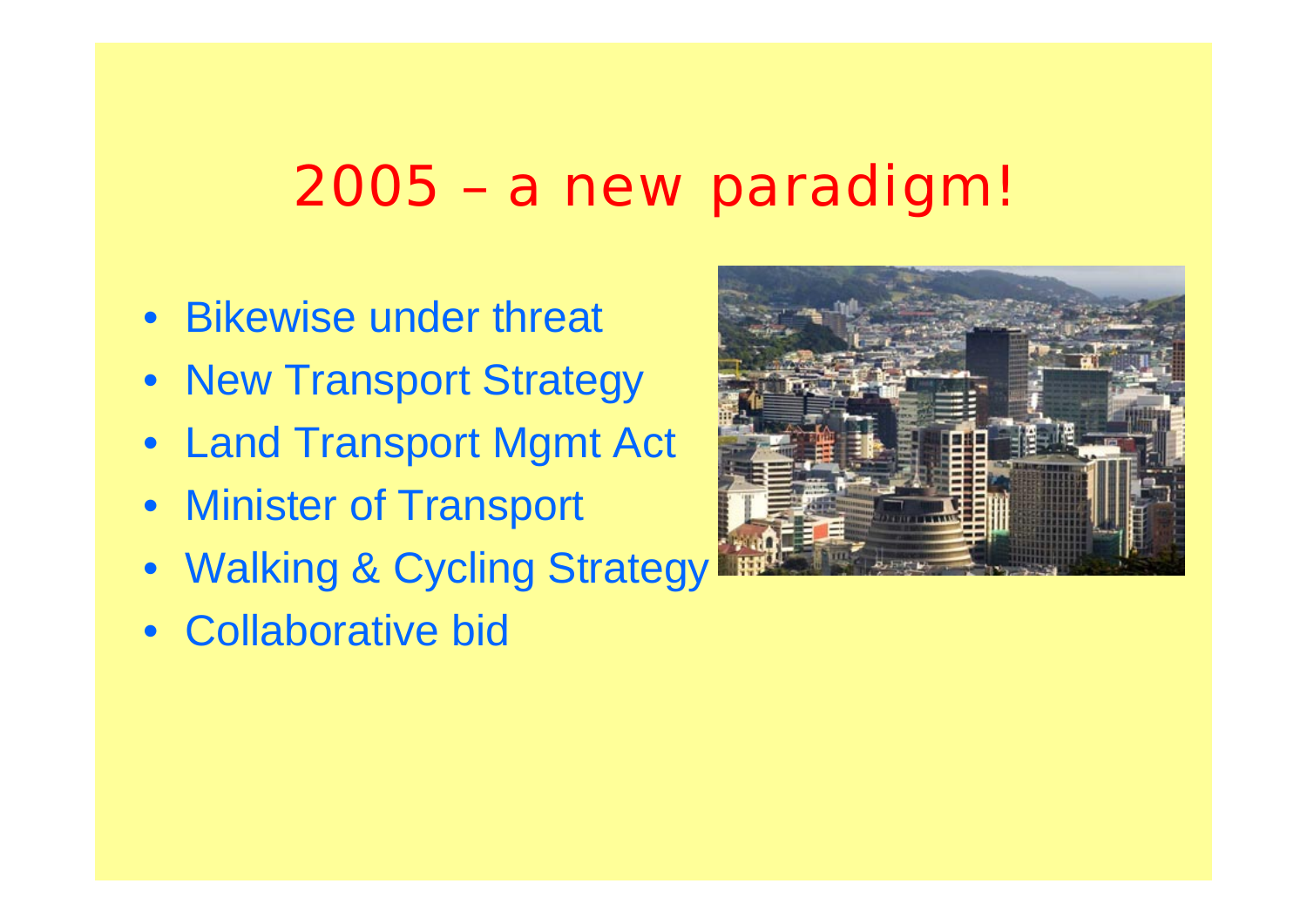## 2005/06 walking initiatives

- National networking
- Community Street Audits -> Reviews
- Pedestrian map exercise (led by HSC)
- $\bullet$  Resource database – **WalkIT**
- 2006 Conference

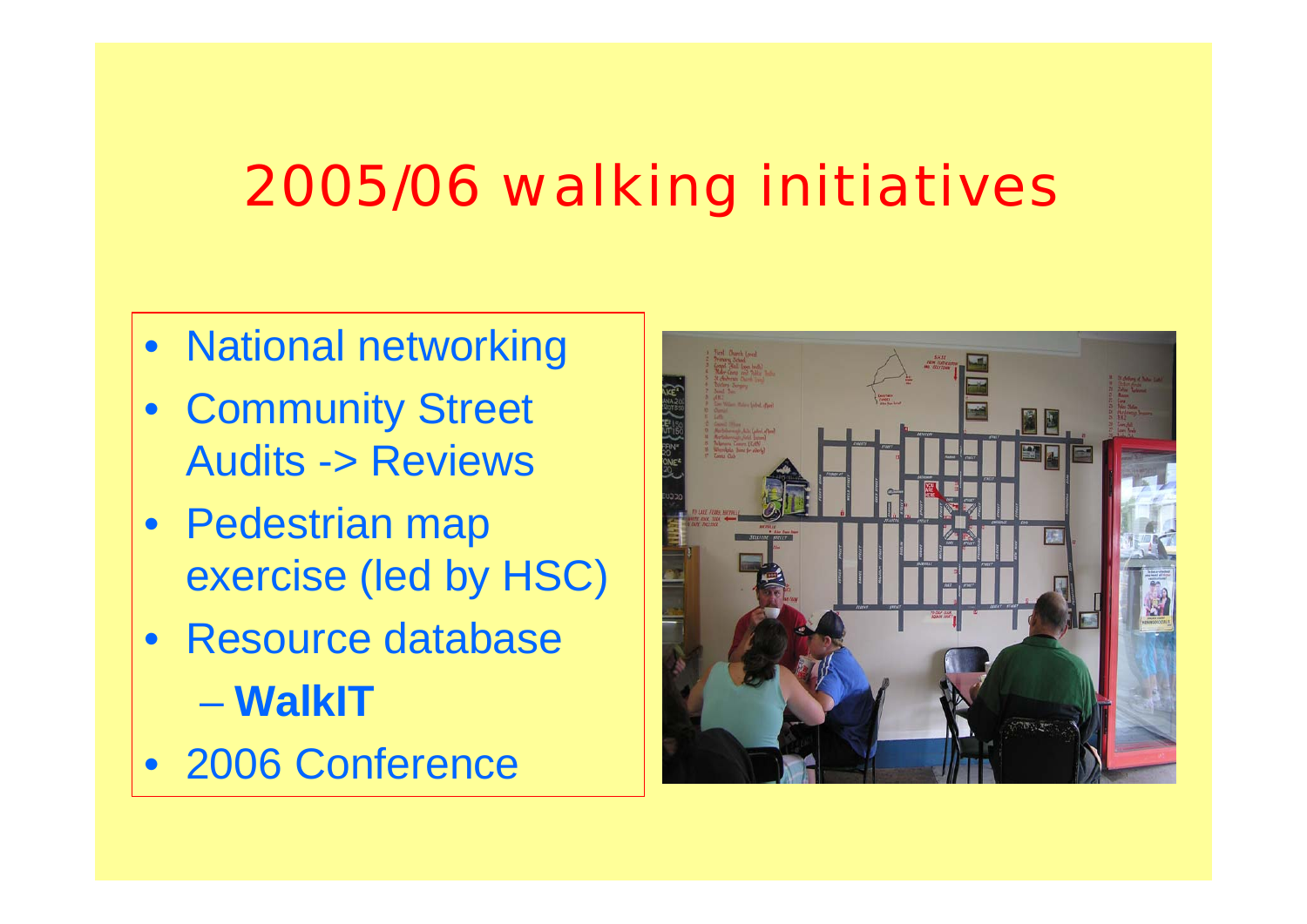## 2006/07 initiatives

#### *with HSC/LTNZ*

- National networking
	- new user groups
	- new members
	- more contacts
	- MoT national c'tee
- Community map toolbox promotion
- WalkIT management
- **Submissions**
- Communications
- Membership benefits
- Walkability

• Advocacy

- Research
	- measuring walking

+++